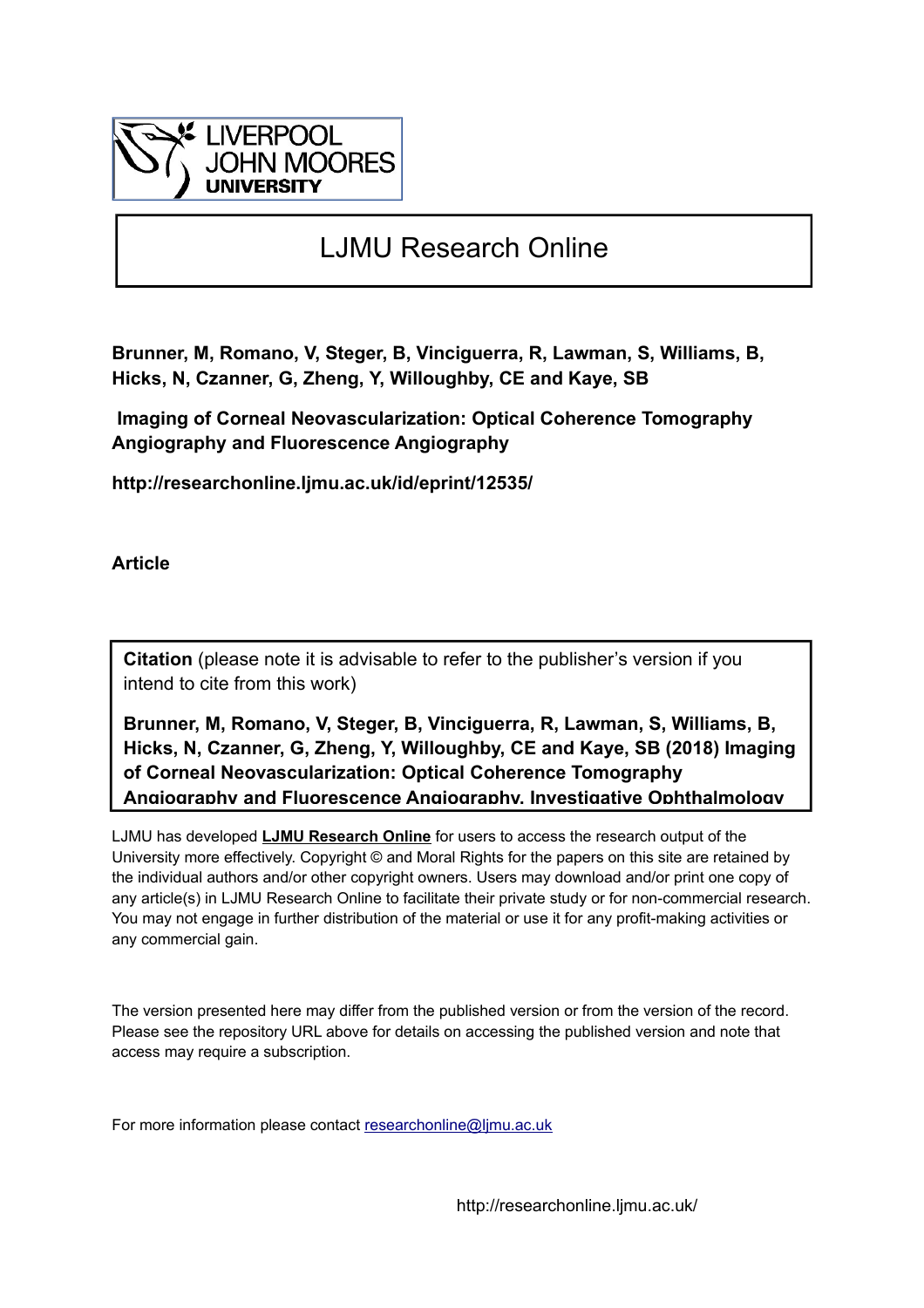## Cornea

## Imaging of Corneal Neovascularization: Optical Coherence Tomography Angiography and Fluorescence Angiography

Matthias Brunner,<sup>1,2</sup> Vito Romano,<sup>1,2</sup> Bernhard Steger,<sup>3</sup> Riccardo Vinciguerra,<sup>1,2</sup> Samuel Lawman,<sup>2</sup> Bryan Williams,<sup>2</sup> Nicholas Hicks,<sup>1</sup> Gabriela Czanner,<sup>2,4</sup> Yalin Zheng,<sup>2</sup> Colin E. Willoughby, $1,2$  and Stephen B. Kaye<sup>1,2</sup>

<sup>1</sup>Department of Corneal and External Eye Diseases, St. Paul's Eye Unit, Royal Liverpool University Hospital, Liverpool, United Kingdom

<sup>2</sup>Department of Eye and Vision Science, Institute of Ageing and Chronic Disease, University of Liverpool, Liverpool, United Kingdom

<sup>3</sup>Department of Ophthalmology, Medical University of Innsbruck, Innsbruck, Austria

<sup>4</sup>Department of Biostatistics, Institute of Translational Medicine, University of Liverpool, United Kingdom

Correspondence: Vito Romano, St. Paul's Eye Unit, Royal Liverpool University Hospital, 8Z Link, Prescot Street, Liverpool L7 8XP, UK; vito.romano@gmail.com.

MB and VR are joint first authors.

Submitted: April 11, 2017 Accepted: February 8, 2018

Citation: Brunner M, Romano V, Steger B, et al. Imaging of corneal neovascularization: optical coherence tomography angiography and fluorescence angiography. Invest Ophthalmol Vis Sci. 2018;59:1263–1269. https:// doi.org/10.1167/iovs.17-22035

PURPOSE. The purpose of this study was to compare optical coherence tomography angiography (OCTA) and indocyanine green angiography (ICGA) for the assessment of corneal neovascularization (CoNV).

METHODS. Patients with CoNV extending at least 3 mm into the cornea were included. All patients underwent corneal imaging at the same visit. Images were recorded using the AngioVue OCTA system (Optovue, Inc.) with the long corneal adaptor module (CAM-L). ICGA images were recorded with fluorescent filters using the Heidelberg system (HRA2 Scanning Laser Ophthalmoscope; Heidelberg Engineering). Images were graded for quality by two independent observers. Vessel parameters: area, number, diameter, branch and end points, and tortuosity, were compared between devices. Bland-Altman plots were used to assess differences between parameters.

RESULTS. Fifteen patients with CoNV predominantly associated with microbial keratitis were included. Mean subjective image quality score was better for ICGA (3.3  $\pm$  0.9) than for OCTA  $(2.1 \pm 1.2, P = 0.002)$ , with almost perfect interobserver agreement for ICGA images ( $\kappa$  = 0.83) and substantial agreement for OCTA images ( $\kappa = 0.69$ ). Agreement of grading of all investigated vessel parameters between ICGA and OCT images was slight to moderate, with significant differences found for vessel diameter  $(-8.98 \mu m, P = 0.01, 95\%$  limits of agreement [LOA]:  $-15.89$  to  $-2.07$ ), number of branch (25.93,  $P = 0.09$ , 95% LOA:  $-4.31$  to 56.17), and terminal points (49,  $P = 0.05$ , 95% LOA: 0.78 to 97.22).

CONCLUSION. Compared with ICGA, current OCTA systems are less precise in capturing small vessels in CoNV complexes, and validation studies are needed for OCTA segmentation software. OCTA, however, complements ICGA by providing evidence of red blood cell flow, which together with depth information, may be helpful when planning treatment of CoNV.

Keywords: corneal imaging, cornea neovascularization, optical coherence tomography angiography, fluorescence angiography, indocyanine green angiography

The human cornea in its healthy state is an avascular tissue,<br>with the dynamic balance between pro- and antiangiogenic factors actively maintained by the inhibition of immune and inflammatory events.<sup>1</sup> A wide range of inflammatory, infectious, degenerative, and traumatic disorders may disturb this balance and lead to corneal neovascularization (CoNV). CoNV is associated with vision loss and is one of the main causes of corneal blindness, representing a major public health burden in developed countries. $1,2$  In the United States, the prevalence of CoNV is 4% in the general population, and the incidence per year is  $1.4$  million patients.<sup>3</sup> CoNV also carries a risk of reduced graft survival following a corneal transplant. $4,5$ 

Fluorescence angiography was recognized as a useful tool for the evaluation of diseased corneal vessels four decades ago.<sup>6</sup> With the advent of new imaging systems and analytical processes, it has gained growing popularity in the clinical assessment of  $CONV<sup>7-12</sup>$  The combined use of fluorescein and indocyanine green angiography (FA and ICGA) has demonstrated better vessel delineation compared with biomicroscopy findings, particularly for vessels beneath areas of corneal scarring.<sup>7</sup> In conjunction with objective computer-assisted image analysis, FA and ICGA provide a reliable method for assessing CoNV, such as the measurement of multiple vessel parameters and vessel maturity.<sup>13</sup> Comparing CoNV quantitatively is a key requirement for guiding and evaluating treatment.<sup>13</sup> Nevertheless, fluorescence angiography remains an invasive imaging technique, which is not only timeconsuming and examiner dependent, but although rare, also carries the risk of adverse reactions, such as nausea and anaphylactic reactions.<sup>14</sup>

Optical coherence tomography (OCT) is a well-established noninvasive imaging technique that generates high-resolution

Copyright 2018 The Authors iovs.arvojournals.org | ISSN: 1552-5783 1263

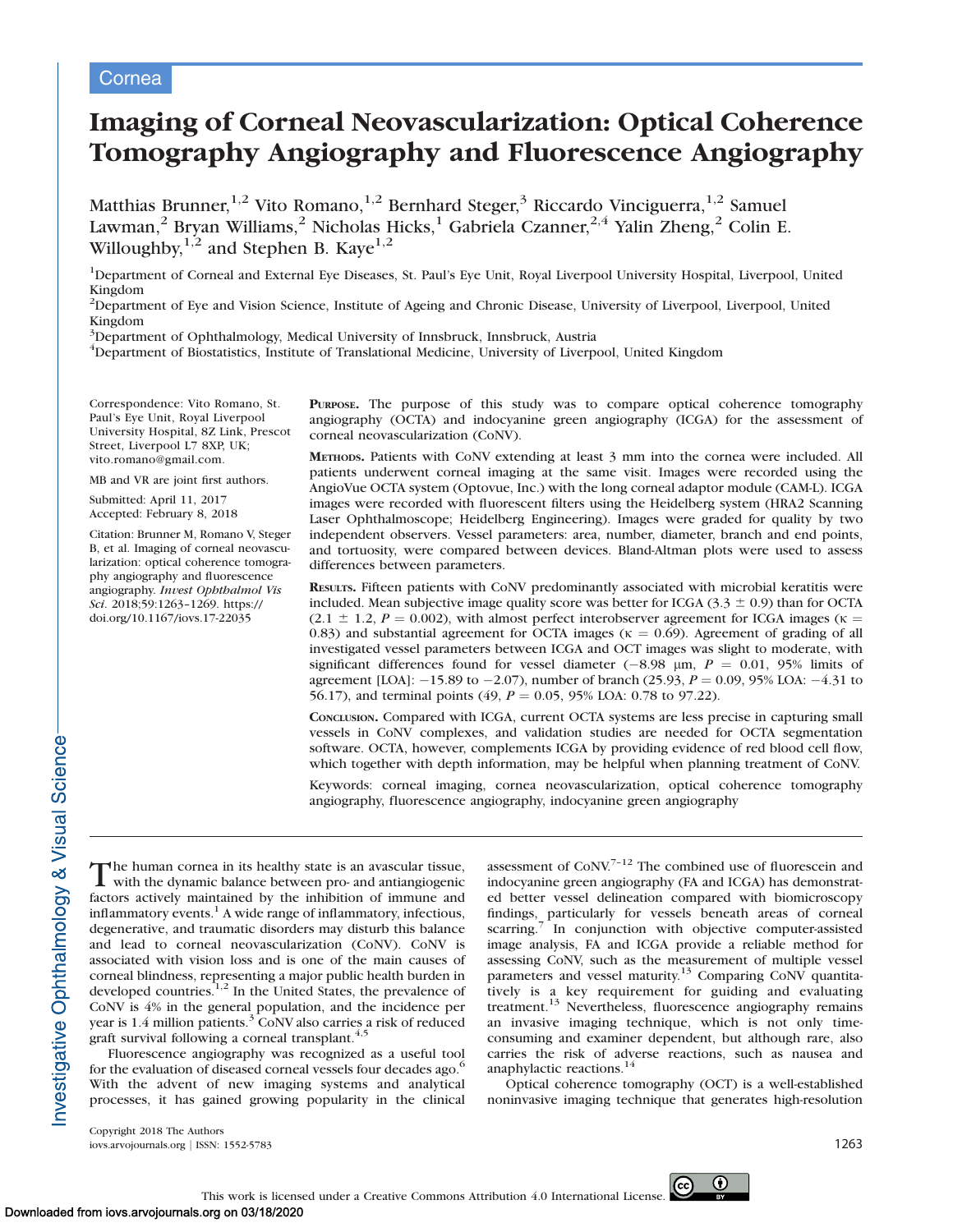volumetric (three-dimensional) structural images.<sup>15</sup> The axial resolution of the OCT image data is achieved by measuring the time of flight of light by utilizing its interference with light sent down a separate reference path. In early clinical OCT systems, this was done in time domain (TD) by scanning a mirror in the reference arm relative to the sample. When the reference path length matches a signal from the sample an interference pattern is generated. Modern clinical OCT systems are axially resolved in the Fourier domain (FD), which improves signal-tonoise ratio (SNR). In this case, the reference mirror is fixed, and the light is measured as a function of its frequency. The Fourier transform of the measured spectrum then gives the axially resolved signal. The lateral resolution of image data in current clinical OCT systems works in the same way as laser scanning confocal microscopy (LSCM), with a single image spot being laterally scanned across the sample. The threedimensional data acquired by OCT can be used to reconstruct an en face view $16$  of coronal sections. OCT is also able to produce functional images of motion by measuring small changes between consecutive measurements. Quantification of blood flow by Doppler OCT has been studied since the early days of  $OCT<sup>17</sup>$  There are several methods of doing this including the Doppler shift of the interference fringes in TD systems and changes in the pixels Fourier phase between consecutive measurements in FD systems. The technical challenges in implementing such precise quantitative systems in a clinical environment, however, is likely to be the main factor in why it has not emerged commercially. The problem can be simplified to a near binary problem of just identifying where there is significant flow rather than trying to get an absolute measure of it. This is known as OCT-angiography (OCTA) and can be implemented by identifying areas where the OCT signal amplitude varies between consecutive images. OCTA has recently started emerging for clinical application.<sup>17</sup> A major reason for this is the development of more robust processing methods, such as adding split spectrum decorrelation analysis that splits a FD signal into multiple lower axial resolution spectral bands before construction of separate OCT images for each band. The signal de-correlation between consecutive measurements is calculated for each band and then averaged. This gives a higher SNR of flow detection,<sup>18</sup> which increases the methods robustness. Current clinical OCTA instruments are designed specifically for the retina due to the prevalence and clinical importance of blood vessels within its structure. The use of OCTA for ocular surface vessel analysis is currently at a clinical experimental stage.<sup>19-22</sup>

The aim of this study was to evaluate and compare OCTA with fluorescence angiography for the evaluation of CoNV.

#### PATIENTS AND METHODS

Patients with clinically evident CoNV on biomicroscopy were prospectively recruited from the Department of Corneal and External Eye Disease, Royal Liverpool University Hospital, United Kingdom, between July and August 2016. Only one eye of each patient was investigated. In patients with bilateral CoNV, the eye with more extensive disease on biomicroscopy was imaged. Inclusion criteria were the presence of CoNV extending at least 3 mm into the cornea, with or without corneal scarring, infiltrate or oedema.

Exclusion criteria were less than 18 years of age, contradictions to undergoing ICGA such as allergies to iodine or shellfish, renal failure, or pregnancy, or the inability to fixate on a target due to blindness and/or continuous eye movements such as nystagmus. All patients underwent imaging (OCTA and ICGA) during the same visit. Demographics and clinical data (age, sex, involved eye, diagnosis, best-corrected visual acuity [BCVA], location and duration of CoNV, and previous treatment) were included. The location of CoNV was assessed on slit-lamp biomicroscopy and was defined as superficial if vessels invaded the cornea in the anterior third of the corneal stroma and deep if vessels occurred in the mid and posterior third of the corneal stroma. The study received an Institutional Review Board approval from the ethical committee of The Royal Liverpool and Broadgreen University Hospital and was conducted according to the ethical standards set out in the 1964 Declaration of Helsinki, as revised in 2000. All patients provided informed consent.

#### **OCTA**

Images were recorded using the AngioVue OCTA system (Optovue, Inc., Fremont, CA, USA) with the long corneal adaptor module (CAM-L) as previously described.19,20,22 The device uses a light source centred on 840 nm and a bandwidth of  $45$  nm, giving an axial resolution of  $5 \mu m$  in tissue. The lateral beam width is 22  $\mu$ m and lateral sampling is 20  $\mu$ m. The A-scan rate is 70,000 per second. The device measures a threedimensional scan cube of  $6 \times 6 \times 2.3$  mm. The images are processed using a split-spectrum amplitude de-correlation angiography (SSADA) algorithm.

After correct positioning of the patient at the device, three to six corneal scans were performed for each eye using the manual defocusing method and the AngioRetina scan mode. Following instructions from the instruments' manufacturer and in line with previous studies, $19,22-24$  the autofocus function was deactivated. After turning down the background illumination, the cornea adaptor lens was then moved toward the corneal surface by advancing the joystick until the corneal tissue appeared in the OCT window (approximately 2 to 3 cm). The focal lengths were manually specified by adjusting the manual F and Z settings (approximately  $-14$  and  $+14$  diopters [D]) until the vessels in the ROI were clearly in focus. Patients were instructed to fixate the target during the image acquisition and avoid blinking or eye movements during the scanning process.

### ICGA

ICGA images were recorded with fluorescent filters before angiography, as red free, infrared, and fluorescent filters using the Heidelberg system (HRA2 Scanning Laser Ophthalmoscope; Heidelberg Engineering, Heidelberg, Germany) using a  $15^{\circ}$ ,  $20^{\circ}$ , or  $30^{\circ}$  lens with a lens focus between 32 and 53 D. Following administration of 3 mL ICG, videography was undertaken for 60 seconds (early phase), commencing 10 seconds after the injection.<sup>7,8,13</sup>

#### Image Analysis

The OCTA and ICGA images were independently graded for the appearance of dye in ICGA images and vessel visibility in OCTA images by two masked observers (VR and RV) using a subjective image quality score (0 to 4) as previously published  $(0 = no$  vessel discernible,  $1 = poor$  vessel delineation,  $2 = good$ vessel delineation,  $3 = \text{very good vessel delineation}, 4 =$ excellent vessel delineation). For the OCTA images, the signal strength index (SSI) was recorded (Optovue uses a proprietary SSI to indicate the signal strength [image quality] of OCT scans on a scale from 0 to 100 [higher is better]). The best ICGA (late frames with complete filling of afferent and efferent vessels) and OCTA images were selected and exported in BMP format for the purpose of semiautomated quantitative image analysis.

In a first step, the pixel resolution (mm/pixel) of the selected ICGA images was defined by using the corneal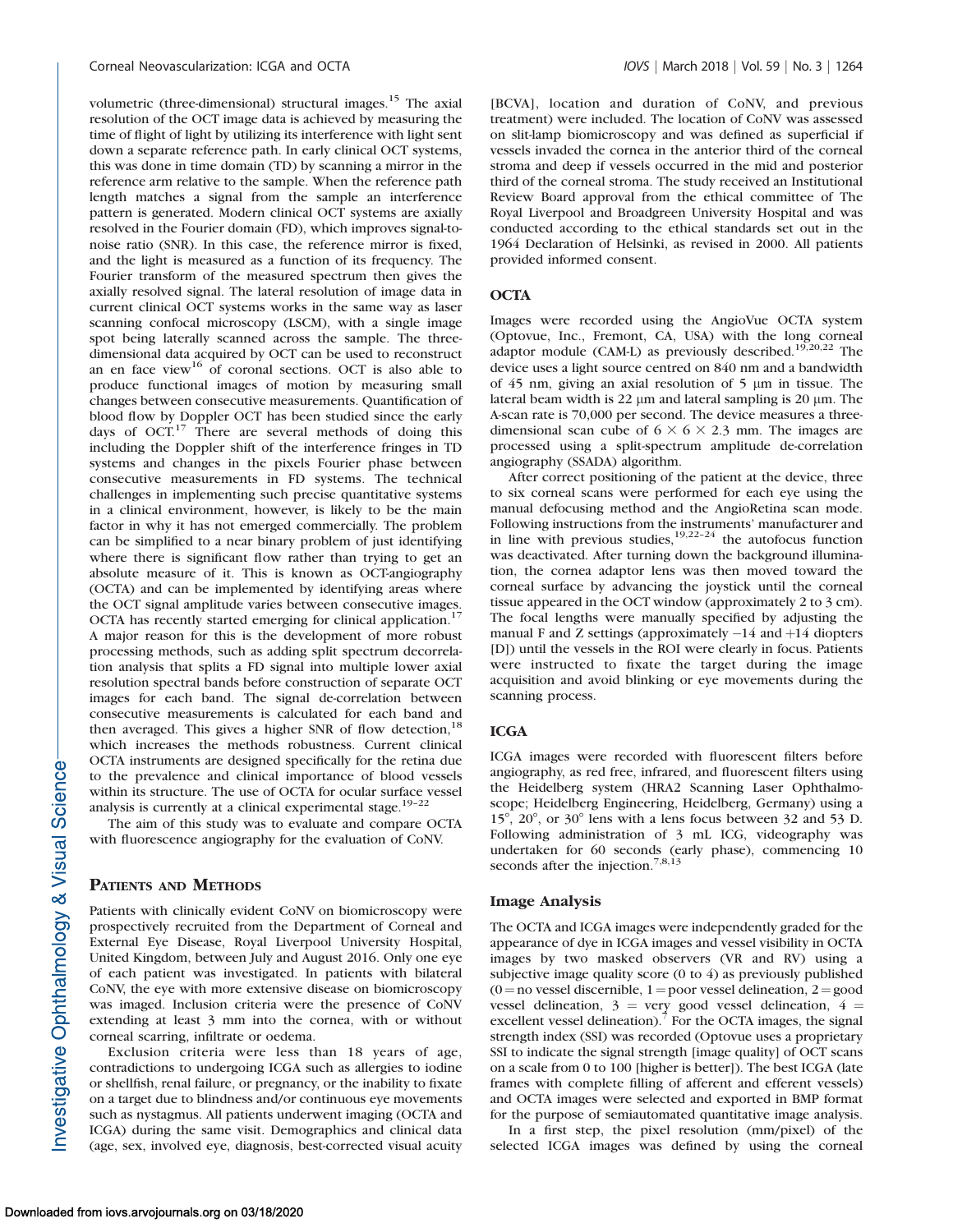

FIGURE 1. Diagram showing the vessel parameters. In the diagram, branch points Bi are represented by green circles and end points Ei by red circles. Vessel segment Si is the vessel between either two branch points or between a branch point and an end point. In the diagram, there are five branch points, nine end points, and 12 segments. For each segment, the diameter of a vessel segment is defined as the average diameter measured along its path. The number of pixels belonging to vessels is used to estimate the area of vessels. Please note, in this diagram, vessel pixels are in black and background is in white for the best print effect.

diameter (12 mm) as reference distance.<sup>7</sup> In a second step, two landmarks on the ICGA image under consideration were chosen to define a circular region of interest (ROI) with them as the end points of its diameter. The same landmarks were used to define a ROI on the OCTA image while the pixel resolution of the OCTA image can be derived from the distance between the two landmarks. This standardization process will make these two ROIs almost cover the same area of the cornea, and only vessels within them will be analyzed and compared in the following step.

In a third step, an in-house automated programme written in Matlab R2016a 64-bit (The Mathworks, Inc., Natick, MA, USA) was used to detect and analysed the vessels. This programme is based on Ref. 7 but has been significantly improved with a more robust extensively validated segmentation algorithm.<sup>25</sup> More specifically, the eigen-value based filter was replaced by a local phase based filter for (universal) optimal enhancement effect on images with large variations and computation efficiency. To improve the connectivity of the segmented vessels, an infinite perimeter active contour model was used to partition the enhanced image into a binary image (vessel pixels, 1; background, 0). A diagram showing the vessel parameters is shown in Figure 1 and an example of vessel segmentation is shown in Figure 2. The segmented vessels within the ROI were analyzed further to extract parameters characterizing the vasculature by following.<sup>7</sup> For example, branch point is defined as the location where vessel bifurcates, whereas end point is where a vessel terminates. A vessel segment is defined between either two branch points or between a branch point and an end point. The diameter of a vessel segment is defined as the average diameter measured along its path. Parameters, such as vessel area, vessel diameter, number of branch points, and end points, were compared between OCTA and ICGA. All the above analyses were

performed on a computer (configurations: Windows7 Service Pack 1 [Microsoft Corporation, Redmond, WA, USA], Intel Xeon CPU-E5 [Intel Corporation, Mountain View, CA, USA], 3.0 GHz, and 32 GB of RAM). For demarcation and depth localization of CoNV on cross-sectional OCTA scans, the cornea was divided into an anterior, mid-, and posterior portion. A scale bar was added to the images by dividing the corneal thickness at the apex into three sections of equal height.

#### Statistical Analysis

Quantitative measurements were reported as mean  $\pm$  SD and minimum, median, and maximum. Boxplots were used to assess normality of data. Wilcoxon rank-signed tests were used to test for differences.  $P$  values of less than 0.05 were considered statistically significant. Bland-Altman plots were used to assess agreement between vessel parameter measurements of OCTA and ICGA images and the mean of those observed differences, with 95% limits of agreement (LOA) and with 95% confidence interval for LOA are reported. $22,26$ Cohen's  $\kappa$  statistic was used to test the levels of agreement between the image quality scores from two observers. Interpretation of levels of agreement was based on that recommended for two (binary) categories for each patient.<sup>27</sup> At a value of  $\leq 0.2$ ,  $\kappa$  was considered slight,  $0.2 < \kappa \leq 0.4$  was considered fair;  $0.4 < \kappa \leq 0.6$  was considered moderate,  $0.6 <$  $\kappa$  < 0.8 was considered substantial, and  $\kappa$  > 0.8 was considered as almost perfect.

#### **RESULTS**

Seventeen patients were recruited. Two patients were excluded due to poor gaze fixation and resultant poor quality OCTA images. Fifteen patients (median age, 61 years; range, 29 to 78 years; male-to-female ratio, 8:7) were included with a mean duration of CoNV of  $35 \pm 41.7$  months (median, 18 months; range, 3 to 141 months). The patient demographics and clinical features are summarized in Table 1.

Nine eyes had apparent superficial CoNV and six eyes deep CoNV demonstrated by OCTA (Fig. 3). The mean total vessel area of CoNV was larger using ICGA compared with OCTA ( $P =$ 0.02) and in only 53% of cases (8 of 15) did the OCTA capture all of the CoNV area. The mean subjective quality scores for ICGA and OCTA images were  $3.3 \pm 0.9$  and  $2.1 \pm 1.2$  (P = 0.002), respectively (Fig. 4). Interobserver agreement for the image quality scores was almost perfect for ICGA images (weighted Cohen's  $\kappa = 0.83$ ) and substantial for OCTA images (weighted Cohen's  $\kappa = 0.69$ ). The mean signal strength index for OCTA images was  $26.4 \pm 9.8$  (min-max, 7 to 42). The signal strength index was poorer in eyes with corneal scarring  $(P =$ 0.002) and deep CoNV ( $P = 0.008$ ), compared with those without scarring and superficial vessels (Fig. 5A). The image quality score in eyes with CoNV plus scarring and eyes with deep CoNV was found to be significantly better using ICGA compared with OCTA ( $P = 0.009$  and  $P = 0.03$ , respectively). Overview images of the entire cornea could only be acquired with ICGA due to the limited field of view with OCTA (Fig. 5B).

An overview of the vessel parameter measurements is summarized in Table 2. Higher values were measured for all parameters obtained from ICGA images compared with OCTA images, except for the mean vessel diameter, which was significantly higher in OCTA images (40.75 vs. 49.73  $\mu$ m,  $P =$ 0.01). Significant differences were also found for the number of terminal points (119.27 vs. 70.27,  $P = 0.01$ ). The mean differences and limits of agreement are outlined in Table 3. Significant mean differences (measurement bias) were found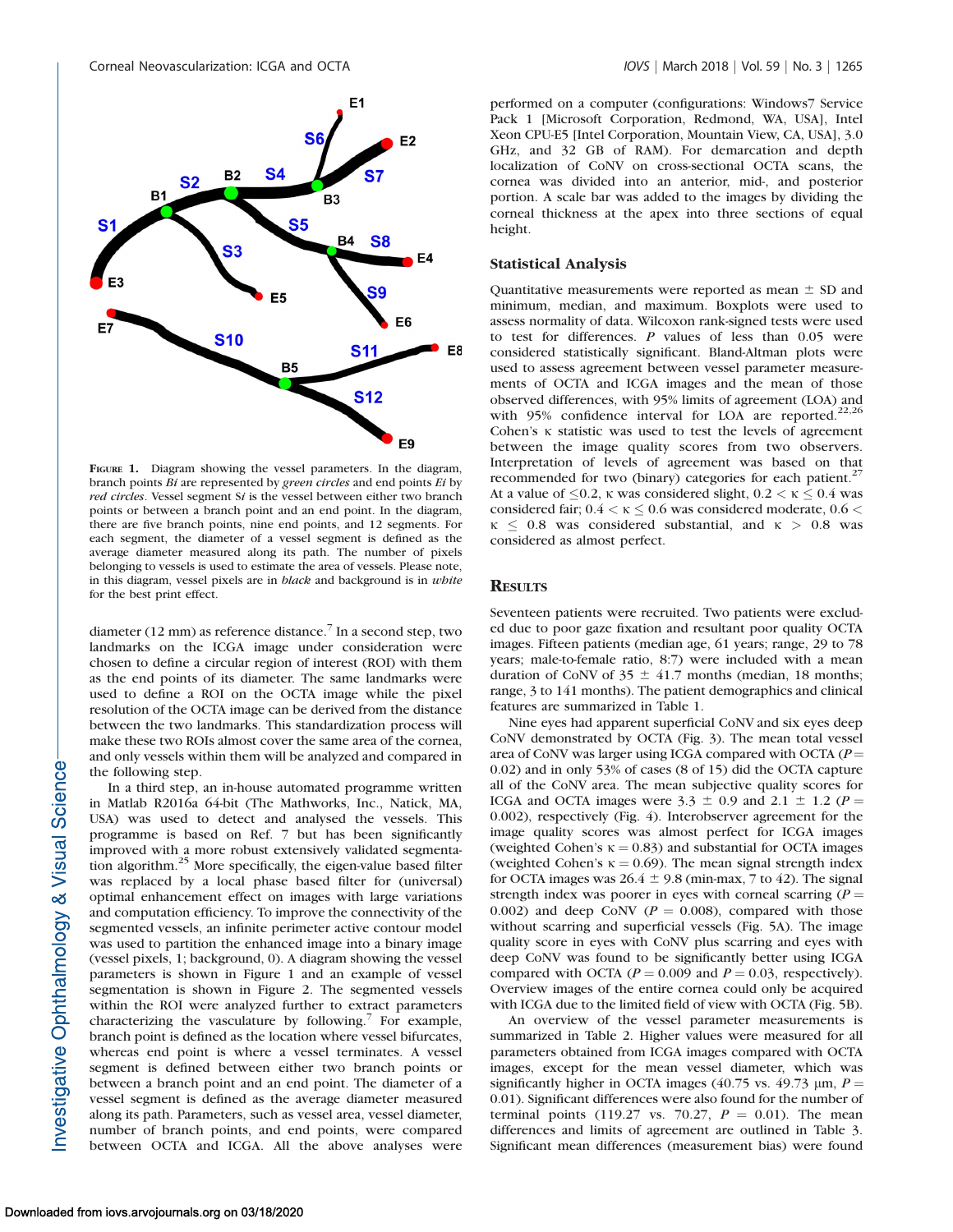| Patient No.<br>(Sex, Laterality) | Age<br>(y) | <b>Diagnosis</b>       | $CoNV$ (mo) | Duration of Area of CoNV<br>(Quadrants) | Location<br>of CoNV  | Corneal<br><b>Scarring</b> | Treatment<br>for CoNV* | <b>BCVA</b><br>(log <sub>MAP</sub> ) |
|----------------------------------|------------|------------------------|-------------|-----------------------------------------|----------------------|----------------------------|------------------------|--------------------------------------|
| 1 (F, OS)                        | 35         | Rosacea keratitis      | > 6         |                                         | Superficial          | <b>Yes</b>                 | <b>FND</b>             | 0.2                                  |
| 2 (F, OD)                        | 79         | <b>LSCD</b>            | >6          | 4                                       | Superficial and deep | No.                        | Topical steroids       | 1                                    |
| 3 (F, OD)                        | 54         | <b>HSK</b>             | > 6         | л.                                      | Superficial          | Yes                        | Topical steroids       | 0.8                                  |
| $4$ (F, OD)                      | 61         | <b>HSK</b>             | > 6         | $\overline{2}$                          | Superficial and deep | <b>Yes</b>                 | <b>FND</b>             | 0.8                                  |
| 5 (F, OS)                        | 69         | <b>HSK</b>             | >6          | 3                                       | Superficial and deep | <b>Yes</b>                 | <b>FND</b>             | 0.6                                  |
| 6 (M, OS)                        | 68         | <b>LSCD</b>            | > 6         | 2                                       | Superficial          | No.                        | Topical steroids       | 0.2                                  |
| 7 (M, OS)                        | 62         | PK (corneal dystrophy) | > 6         | 2                                       | Superficial          | No.                        | <b>FND</b>             | 0.2                                  |
| 8 (M, OS)                        | 71         | Rosacea keratitis      | > 6         |                                         | Superficial          | <b>Yes</b>                 | <b>FND</b>             | 0.3                                  |
| 9 (F, OS)                        | 39         | <b>HSK</b>             | >6          |                                         | Superficial          | <b>Yes</b>                 | Topical steroids       | 0.2                                  |
| 10 (M, OD)                       | 46         | Rosacea keratitis      | >6          | 2                                       | Superficial and deep | <b>Yes</b>                 | <b>FND</b>             | 0.3                                  |
| 11 (M, OS)                       | 62         | <b>HSK</b>             | > 6         | л.                                      | Superficial and deep | Yes                        | Topical steroids       | 1.0                                  |
| 12 (F, OD)                       | 62         | <b>LSCD</b>            | > 6         | л.                                      | Superficial and deep | <b>Yes</b>                 | Topical steroids       | <b>NPL</b>                           |
| 13 (M, OD)                       | 31         | PK (graft rejection)   | $3-6$       |                                         | Superficial          | No.                        | Topical steroids       | 0.3                                  |
| 14 (M, OD)                       | 52         | PK. HSK                | $3-6$       | $\overline{2}$                          | Superficial          | No.                        | Topical steroids       | 0.2                                  |
| 15 (M, OS)                       | 29         | Contact lens-related   | $3-6$       |                                         | Superficial          | N <sub>0</sub>             | None                   | $-0.1$                               |

TABLE 1. Patient Demographics and Clinical Data

See Figure 2 for vessel depth location on OCTA. Deep CoNV, vessels located in mid to posterior third the stroma on biomicroscopy; F, female; FND, fine needle diathermy; HSK, herpes simplex keratitis; LSCD, limbal stem cell deficiency; M, male; NPL, no perception of light; OD, right eye; OS, left eye; PK, penetrating keratoplasty; superficial CoNV, vessels in the subepithelim and anterior third of stroma, on biomicroscopy.

\* All patients received topical steroids before and after FND treatment.

for vessel diameters  $(-8.98 \text{ µm}, P = 0.01, 95\% \text{ LOA}, -15.89 \text{ to}$  $-2.07$ ), number of branch points (25.93,  $P = 0.05$ , 95% LOA  $-4.31$  to 56.17), and number of terminal points (49,  $P = 0.05$ , 95% LOA 0.78 to 97.22), when comparing ICGA and OCTA images. The variability of the total number of vessels increased with increasing number of vessels (see [Supplementary Data:](http://iovs.arvojournals.org/data/Journals/IOVS/936793/iovs-59-02-52_s01.pdf) Bland-Altman plots).

#### **DISCUSSION**

Both the quantitative and qualitative assessment of CoNV are prerequisites for disease monitoring and planning of treatment. The biomicroscopic assessment of CoNV, although very useful, has several limitations for identifying and quantifying CoNV, especially in the presence of scarring. Previous reports have demonstrated that fluorescence angiography (ICGA) not only allows better vessel delineation than biomicroscopy but provides information on the vessel maturity of CoNV and also enables the differentiation between afferent and efferent vessels, which is critical for the planning of treatment such as selective vessel occlusion with fine needle diathermy.<sup>7,8,13</sup>

OCTA is an emerging and promising new technique for noninvasive angiographic imaging. It detects blood vessels by the temporal variances in amplitude and/or phase of the OCT signal due to movement of red blood cells.<sup>28,29</sup> Current commercial available OCTA systems have been designed for retinal vessel analysis and have been successfully used in the assessment of various vascular pathologies of the posterior



FIGURE 2. (1A) ICGA. (1B) OCTA. (2A) Segmentation of ICGA. (2B) Segmentation of OCTA.



FIGURE 3. Cross-sectional OCTA scans (left) demonstrating corneal neovascularization (erythrocyte flow highlighted in red) at different corneal depths (anterior, mid, or posterior), and corresponding coronal OCTA scans (right). (A) Superficial vessels located at the level of epithelium and anterior third of the corneal stroma at the graft-host interface in a patient with penetrating keratoplasty (Table 1, patient 7). (B) Deep vessels located in the mid stroma in a patient with recurrent HSK (Table 1, patient 14). (C) Deep vessels located in the mid and posterior third of the corneal stroma in a patient with rosacea keratitis and concomitant corneal scarring (Table 1, patient 1).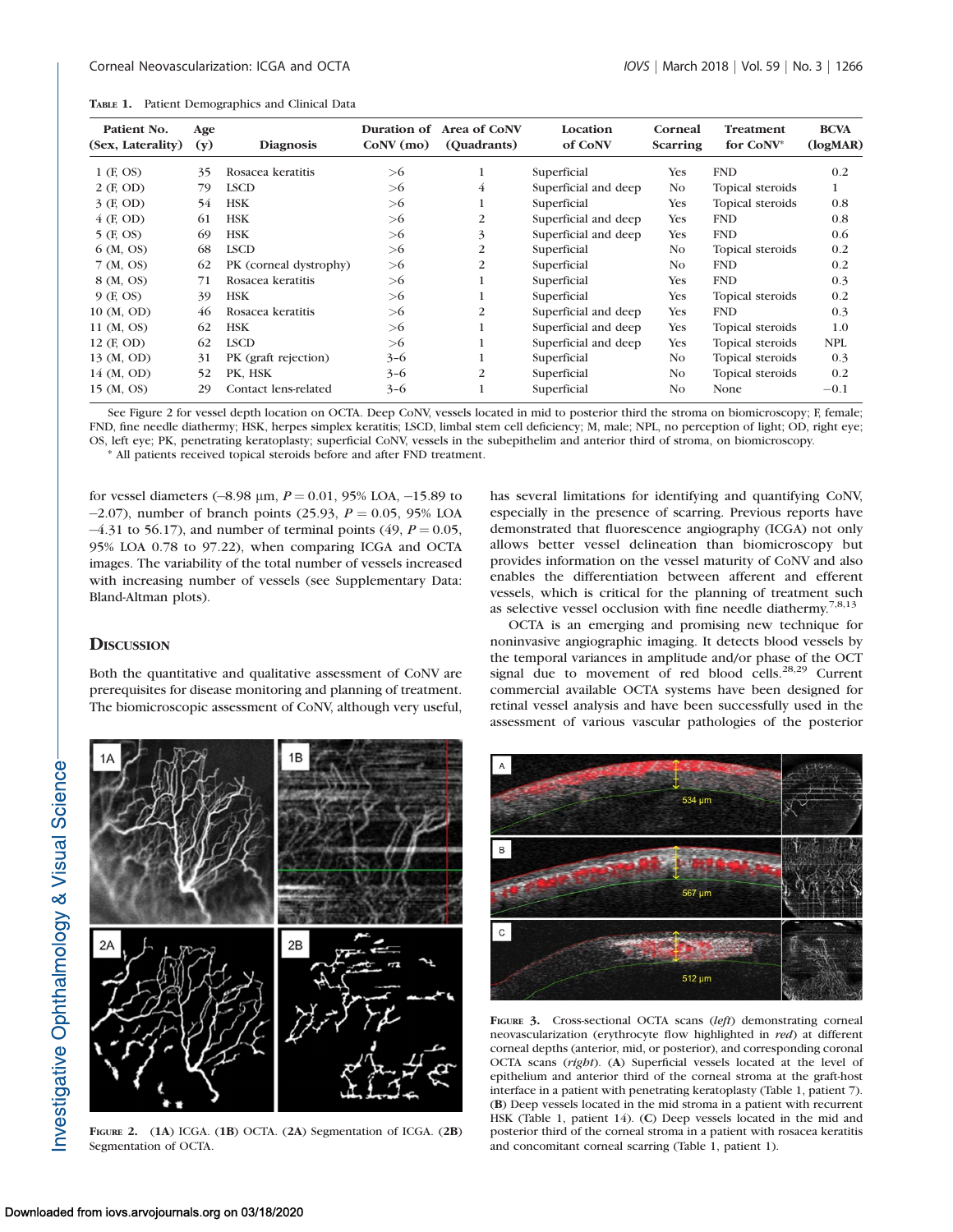

FIGURE 4.  $(1-3A)$  ICGA images  $(20^{\circ}$  lens, focus 32 D) of CoNV secondary to herpes simplex keratitis (Table 1, patient 3, 1A) and rosacea keratitis (Table 1, patients 8 and 10, 2A and 3A). (1–3B) Corresponding OCTA images ( $6 \times 6$ -mm scan size) of the same eyes.

segment.<sup>23,24,30,31</sup> In conjunction with a corneal optical adaptor lens, the same systems can be used for angiographic anterior segment imaging.19–22 The location of the anterior and posterior interfaces of the cornea are found by image segmentation, which can then be used to select manifolds of set corneal depths. To increase the SNR ratio, a range of corneal depths can be averaged. This coronal reconstruction process allows for an instant overview of the corneal pathology and changes to the length, caliber, and area of CoNV, which is not possible with B-scan OCT views alone.<sup>32</sup> Coronal scans may also provide information on the depth of invading corneal vessels.

The current literature on OCTA for the anterior segment use, however, is sparse.<sup>19-22</sup> A previous study by Ang et al.<sup>20</sup> compared area of CoNV measurements between OCTA and ICGA in eight patients and found good agreement with comparable results for both imaging techniques. In this study, we analyzed various vessel parameters to further investigate and better compare OCTA with ICGA for imaging of CoNV. We found slight to moderate agreement between all investigated vessel parameters, including the mean overall area of CoNV, suggesting that the two imaging methods are currently not interchangeable but may complement each other. OCTA and ICGA imaging, however, is observer dependent, and possible measurement bias due to differences in observer experience in capturing OCTA images with the AngioVue device needs to be considered. OCTA images were of significantly lower quality compared with ICGA images ( $P = 0.002$ ; Fig. 4). OCTA was less accurate in capturing smaller and more distal vessels of the neovascular networks. Markedly fewer numbers of vessels, branch points, and end points were detected with OCTA than



FIGURE 5. (1-3A) Vascularized corneal scar in an eye of a 35-year-old female patient with rosacea keratitis (Table 1, patient 1). Red free OCT image (1A), OCTA ( $6 \times 6$ -mm scan size, 2A), and ICGA (0:17.03, 20<sup>o</sup> lens, 32 D focus, 2C). (1–3B) A 79-year-old female patient with limbal stem cell deficiency and 360° of CoNV (Table 1, patient 2). Color image (1B), ICGA (1:02.22, 30 $^{\circ}$  lens, 32 D focus, 2B), and OCTA (6  $\times$  6-mm scan size; 3B). Note the comparably small field width in the OCTA image.

with ICGA, which is likely to account for the significant differences in the mean diameter ( $P = 0.01$ ) and total number of terminal points ( $P = 0.01$ ) between the two imaging methods. In fact, the mean vessel diameter was the only parameter to show significantly higher values with OCTA compared with ICGA, which may be explained by the fact that a smaller mean overall number of vessels captured by OCTA compared with ICGA and that OCTA performed less well in capturing smaller size. OCTA is dependent on the movement of cells, and the images of vessels do not represent the actual lumen, but movement of erythrocytes; their movement is used to reconstruct the morphologic appearance of blood vessels.<sup>28,33–35</sup> Potential reasons for the poorer performance of the current OCTA system, compared with ICGA, are that the motion of erythrocytes may be reduced or absent in vessels with very small diameters in corneal neovascular networks, thereby limiting vessel delineation. In addition, the lateral resolution is limited, and there are artifacts caused by light scatter, gradient of corneal curvature, and patient eye movements or blinking during image acquisition. Current technical issues, which should be rapidly overcome, are limitations of current image processing algorithms, the need for instrumentation refinement, such as wider field of view, improvement of eye tracking and reinclusion of auto focus, and increased user expertise. A limitation of this and other studies using OCTA for CoNV is that the software used for deriving vessel parameters such as segmentation has not been directly

TABLE 2. Summary of Vessel Parameters

|                                      |                | <b>ICGA</b>          |               |                      |          |
|--------------------------------------|----------------|----------------------|---------------|----------------------|----------|
| Parameter                            | Mean (SD)      | Min, Max (Med)       | Mean $(SD)$   | Min, Max (Med)       | P Value* |
| Total vessel area (mm <sup>2</sup> ) | 1.92(1.40)     | 0.25, 4.17(1.85)     | 1.65(2.68)    | 0.10, 9.52(0.61)     | 0.10     |
| Number of vessels $(n)$              | 123.67 (77.24) | 20, 267 (119)        | 83.53 (95.09) | 9, 320(44)           | 0.08     |
| Branch points $(n)$                  | 69.40 (42.63)  | 11.68, 142(68)       | 43.47(52.01)  | 4, 180(18)           | 0.06     |
| Terminal points $(n)$                | 119.27 (81.50) | 25, 299 (98)         | 70.27 (67.43) | 8, 232(41)           | 0.01     |
| Mean vessel diameter (µm)            | 40.75(9.70)    | 23.30, 57.80 (39.80) | 49.73 (14.72) | 25.40, 77.70 (48.40) | 0.01     |
| Mean vessel tortuosity               | 1.11(0.05)     | 1.10, 1.30 (1.10)    | 1.09(0.05)    | 1.00, 1.20 (1.10)    | 0.20     |

 $n = 15$  eyes.

\* Wilcoxon nonparametric signed-rank test.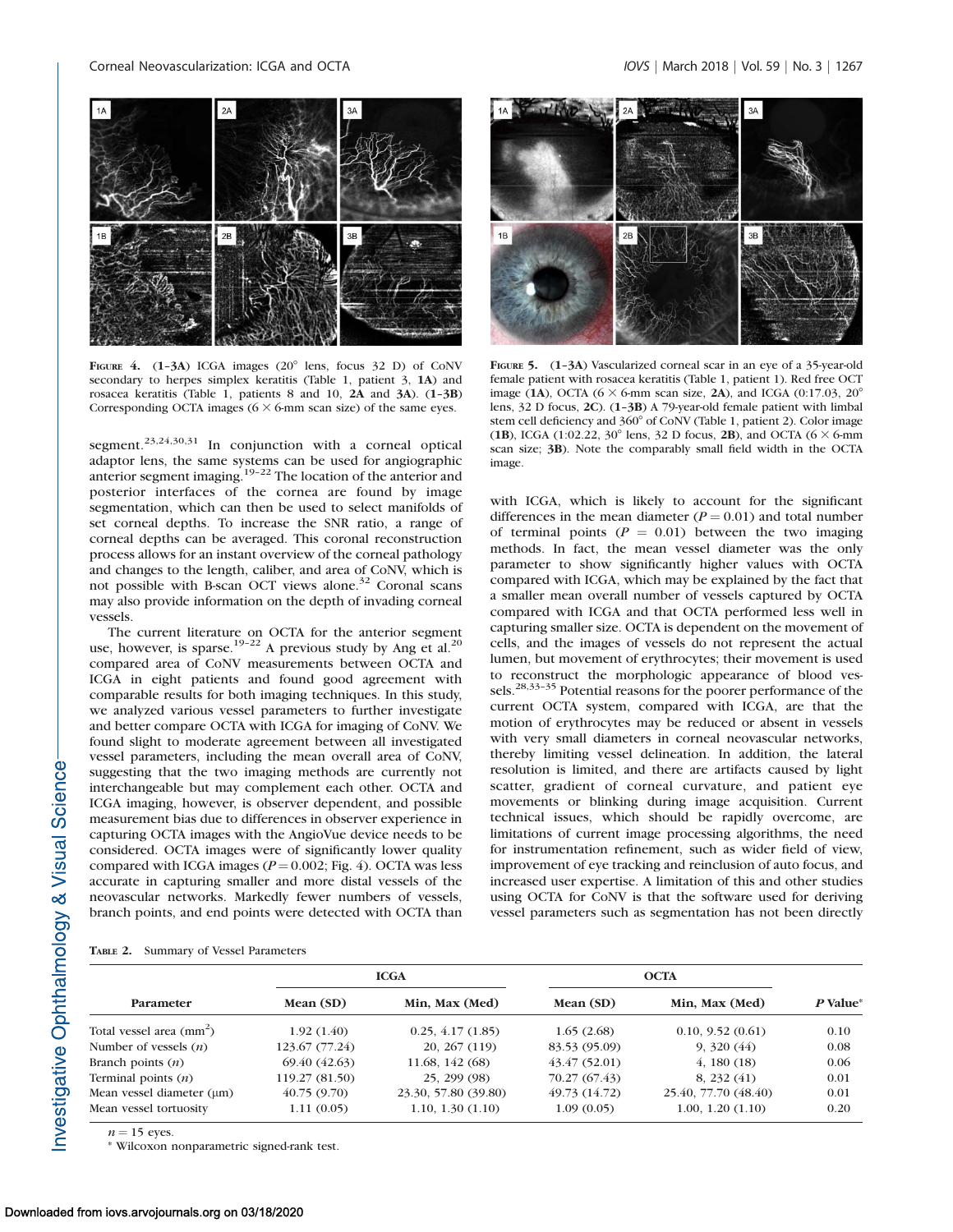|  | <b>TABLE 3.</b> Agreement of Vessel Measurements Between ICGA and OCTA |  |  |  |  |  |  |
|--|------------------------------------------------------------------------|--|--|--|--|--|--|
|--|------------------------------------------------------------------------|--|--|--|--|--|--|

|                                      | Mean                                  |           | 95% CI                        |         |                     | 95% CI                |                  |  |
|--------------------------------------|---------------------------------------|-----------|-------------------------------|---------|---------------------|-----------------------|------------------|--|
| Parameter                            | <b>Difference</b><br><b>ICGA-OCTA</b> | <b>SD</b> | for Mean<br><b>Difference</b> | P Value | 95% LOA             | <b>Lower LOA</b>      | <b>Upper LOA</b> |  |
| Total vessel area (mm <sup>2</sup> ) | 0.27                                  | 2.02      | $-0.85$ to 1.38               | 0.62    | $-3.69$ to 4.22     | $-5.62$ to $-1.75$    | 2.29 to $6.16$   |  |
| Number of vessels $(n)$              | 40.13                                 | 101.43    | $-16.04$ to 96.31             | 0.15    | $-158.68$ to 238.95 | $-255.97$ to $-61.38$ | 141.65 to 336.24 |  |
| Branch points $(n)$                  | 25.93                                 | 54.61     | $-4.31$ to 56.17              | 0.09    | $-81.10$ to 132.97  | $-133.48$ to $-28.72$ | 80.59 to 185.34  |  |
| Terminal points $(n)$                | 49.00                                 | 87.08     | 0.78 to 97.22                 | 0.05    | $-121.67$ to 219.67 | $-205.19$ to $-38.15$ | 136.15 to 303.19 |  |
| Mean vessel diameter (µm)            | $-8.98$                               | 12.48     | $-15.89$ to $-2.07$           | 0.01    | $-33.44$ to 15.48   | $-45.41$ to $-21.47$  | 3.51 to 27.45    |  |
| Mean vessel tortuosity               | 0.02                                  | 0.07      | $-0.02$ to 0.57               | 0.27    | $-0.11$ to 0.15     | $-0.18$ to $-0.05$    | $0.09$ to $0.22$ |  |

 $n = 15$  eyes.

validated for anterior segment OCT (AS-OCTA). Although the software we used has been validated and shown to be robust and accurate for corneal ICG and fluoroscein angiography, $7-13$ validation studies for AS-OCTA for CoNV are needed, and therefore, these results need to be treated with caution.

The OCTA images in our series showed more artifacts in eyes with CoNV in the presence of scarring or exudates. Also, the signal strength index of the OCTA images was lower in our cohort than previously reported in two studies (26.4  $\pm$  9.8 vs.  $38 \pm 14$  and  $36.95 \pm 13.97$ , respectively),<sup>20,22</sup> possibly due to differences of clinical presentation of CoNV and the cooperation of patients, which may have also influenced our results. It is of note that to obtain good images patients need to maintain fixation for several seconds, which they at times found difficult.

A main disadvantage of the current AngioVue OCTA system, however, is the limited field of view, which is restricted to  $6 \times$ 6 mm. In seven eyes, it was not possible to image the full extent of CoNV with a single scan (Fig. 5B). This is an important requirement particularly for monitoring disease, which is achieved with ICGA by the use of different angle lenses with the Heidelberg Spectralis system, thereby allowing flexible field of view adjustments during the imaging process. A similar process would be indicated for OCTA to make OCTA images comparable.

Although conventional fluorescence angiography (FA and ICGA) has shown to be a very useful imaging technique to quantitatively and functionally assess CoNV, lymphatic, and ghost vessels it has several disadvantages.<sup>9–11,36</sup> It is time consuming and requires intravenous dye injection, it is contraindicated in pregnant patients or patients with significantly impaired liver and kidney function, and it may cause adverse events such as nausea and less commonly allergic or anaphylactic reactions. In contrast, the potential advantages of noncontact and dye-free OCTA are obvious: the technique allows rapid angiographic image acquisition, is easy to use, and avoids the need for cannulation and the risk of dye-associated side effects. Although not capable of differentiating between active and inactive vessels and to identify afferent efferent vessels as in the case of conventional fluorescence (FA and ICG) angiography,<sup>10</sup> OCTA enables three-dimensional imaging with more depth information than conventional fluorescence angiography, thus potentially providing more objective information on the localisation of CoNV. This may be important for monitoring purposes and of benefit when planning for surgical procedures such as diathermy or anterior lamellar keratoplasty.<sup>22</sup> Although stereo images using ICGA and or FA provides some depth information, they are not easily quantifiable.

A key advantage of OCTA may be its suitability for serial angiographic imaging. A recent case series compared before and after treatment imaging after a variety of interventions and reported promising results that support the potential role of OCTA for monitoring changes in corneal vascular areas. $21$ 

Moreover, OCTA may be used to quantify flow rates of erythrocytes within vessels in neovascular networks as a novel objective biomarker for assessing CoNV. At present, OCTA is limited by methodical and technical issues, described above, causing vessel duplication, residual motion lines and vessel discontinuity, compared with convention angiography, that often make the OCTA images difficult to interpret. The most striking artifacts present in all the OCTA images are line artifacts. If the patient moves, or blinks, during a B-scan (fast axis), the OCTA method fails and gives false motion at all positions on this plane (slow axis). The AngioVue device can collect the OCT data sets (registration of data sets will be by a proprietary algorithm) using alternate fast and slow axes leading to orthogonal line artifacts being present in some images, particularly Figure 2B. Errors in the segmentation, due to these false signals, are visible in Figure 5 bottom left.

In conclusion, OCTA is a promising new imaging technique for CoNV, but our data suggest that the current instrument on its own is not sufficient for characterizing and monitoring CoNV. Further technological improvements in OCTA and optimized image processing algorithms are needed to improve image quality and reduce projection, shadow, and motion artifacts, and software validation studies are needed. Combining OCTA with conventional fluorescence angiography in a multimodal approach, however, may improve monitoring of disease and treatment planning but this will require longitudinal studies.

#### Acknowledgments

Disclosure: M. Brunner, None; V. Romano, None; B. Steger, None; R. Vinciguerra, None; S. Lawman, None; B. Williams, None; N. Hicks, None; G. Czanner, None; Y. Zheng, None; C.E. Willoughby, None; S.B. Kaye, None

#### References

- 1. Azar DT. Corneal angiogenic privilege: angiogenic and antiangiogenic factors in corneal avascularity, vasculogenesis, and wound healing (an American Ophthalmological Society thesis). Trans Am Ophthalmol Soc. 2006;104:264–302.
- 2. Dana MR, Streilein JW. Loss and restoration of immune privilege in eyes with corneal neovascularization. Invest Ophthalmol Vis Sci. 1996;37:2485–2494.
- 3. Lee P, Wang CC, Adamis AP. Ocular neovascularization: an epidemiologic review. Surv Ophthalmol. 1998;43:245–269.
- 4. Bachmann B, Taylor RS, Cursiefen C. Corneal neovascularization as a risk factor for graft failure and rejection after keratoplasty: an evidence-based meta-analysis. Ophthalmology. 2010;117:1300–1305.
- 5. The Collaborative Corneal Transplantation Studies Research Group. The collaborative corneal transplantation studies (CCTS). Effectiveness of histocompatibility matching in